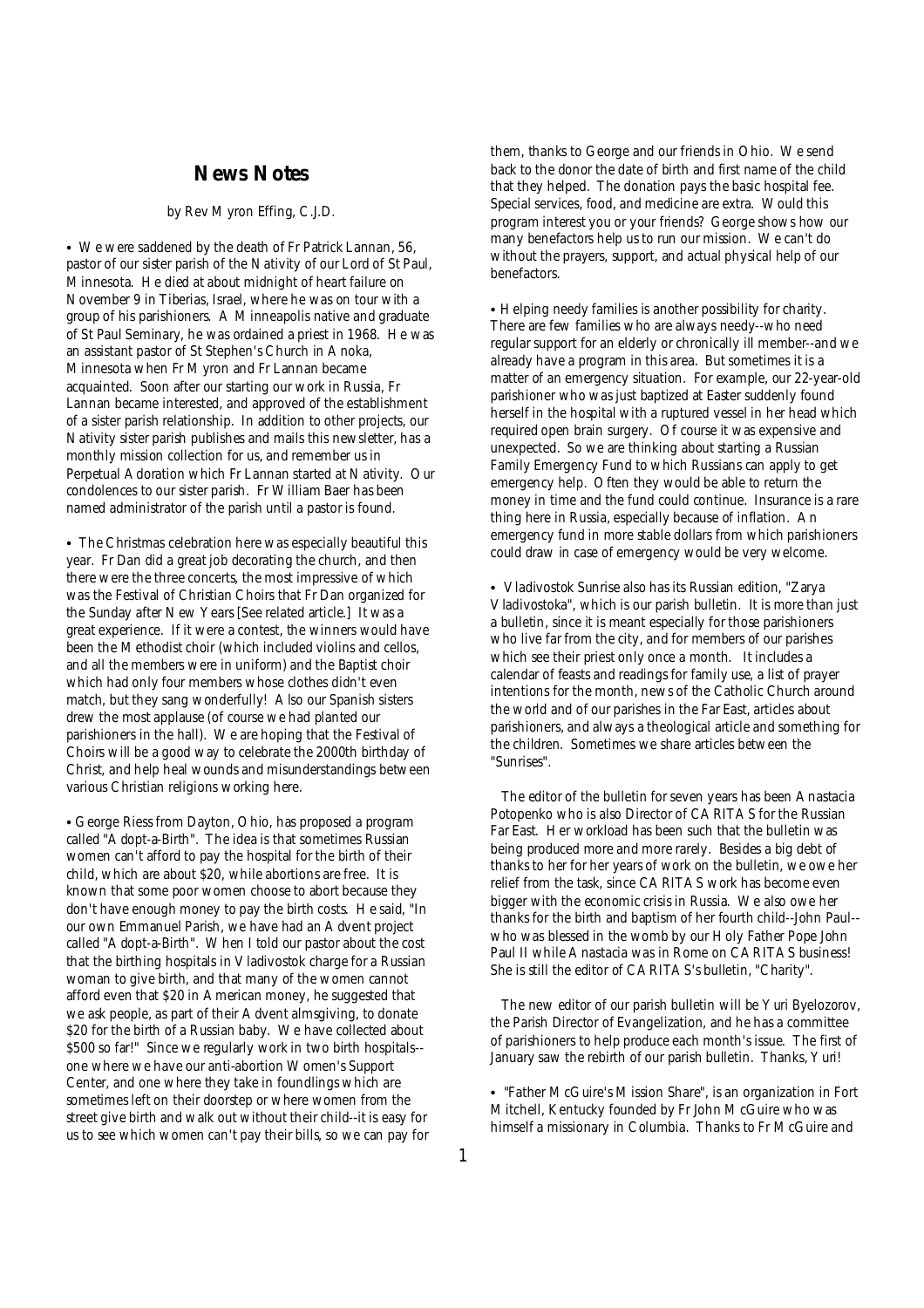his interest in our mission work and mission work in general we received a grant of \$24,000 to make possible the purchase and acquisition of the private home which is next door to our church in Vladivostok! Our church is surrounded on all sides but one by cliffs, streets, and high tension lines making it impossible that the parish could expand in those directions. Now have the small, old private home just to our North which

CARITAS will move its offices to the "new" old building in order to occupy it and safeguard it from thieves until such time as it will be possible for the priests to move there themselves. The home has a floor space of 430 sq ft and sits on a piece of land of 3200 sq ft. The neighboring home which might also come up for sale has an area of 470 sq ft with land of 7500 sq ft. We would be wise to purchase it, too, if it will be possible at some future date.

• How would you like to take a ride on Beauty Avenue? It is a dream come true. That's the name of the new four-lane street that the city of Vladivostok has built on the hilltop one block from our church. The Avenue is sort of like a skyline drive with good views of the city below on both sides. We long dreamed of having a better access to our church, a better fast road from downtown to our part of the city, and of having the possibility of a busstop just a block from our church. Dreams do come true. Near Beauty Avenue are also located the Lutheran church, the Orthodox cathedral, the new Baptist church, the land for the Armenian church, and the newly to be built mosque. As I was walking with Bishop Werth on Beauty Avenue and we were admiring the view, he said, "Father, you must build the belltowers on the church, otherwise people won't see the church in the city below, and, as long as the towers aren't built, people won't know that it is the Catholic church!" An architect is currently doing research on the project for us. We previously announced that Solidarity in Poland, the trade union, is donating bells for our church, but who will donate the steeples?

**News Notes** continued on p 8.

**News Notes** continued.

will be a place where we can build a rectory for the future. Currently Fr Dan lives in the bell-tower, Fr Myron lives in his office, and our seminarians live in the sacristy when they are home. Our parishioners complain that these super-hard living conditions, in addition to the already difficult circumstances in Russia, detract from the health of our priests.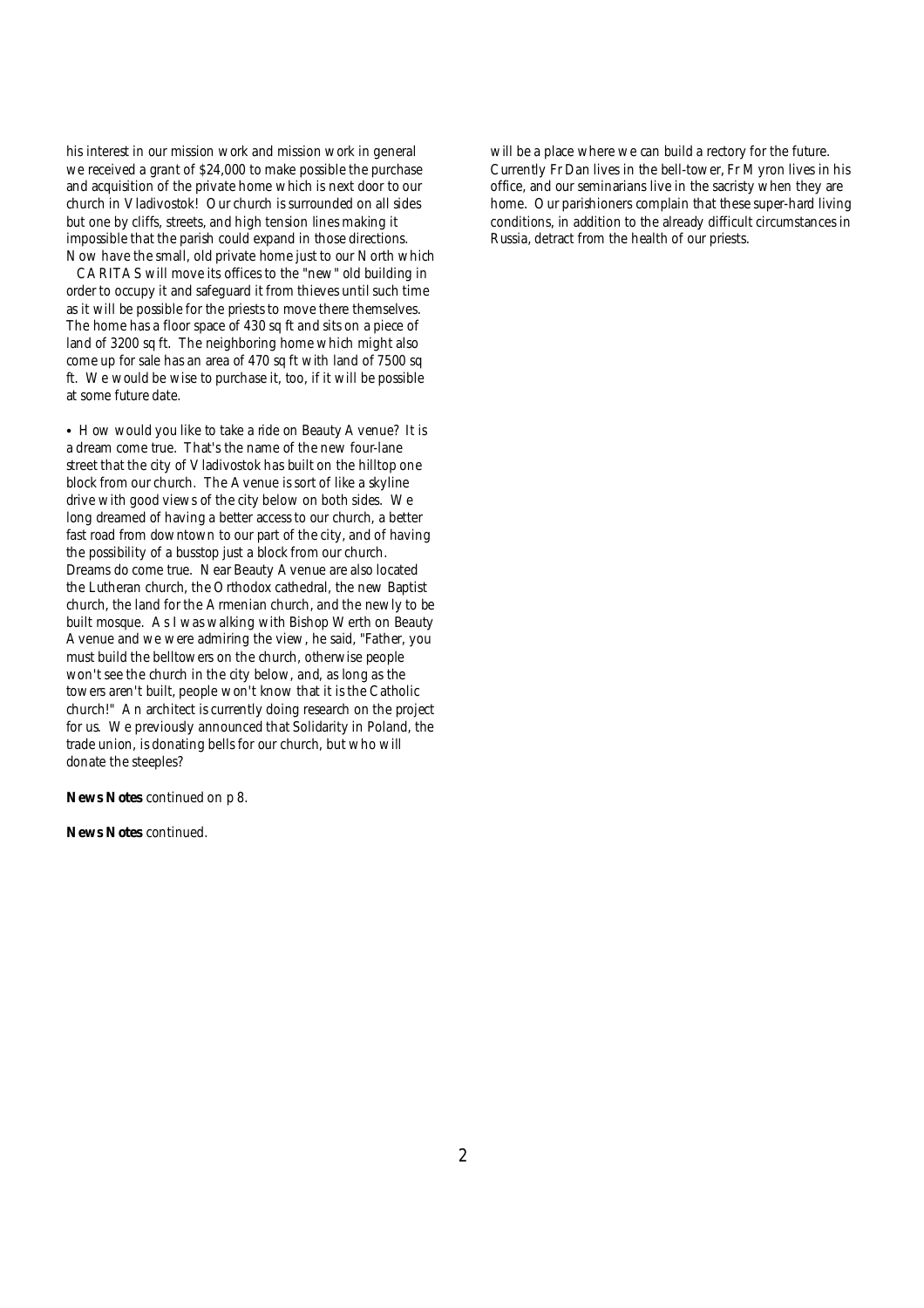## **How to Communicate with Us**

**FAX:** 011-7-4232-26-96-16 **E-mail:** [myron@catholic.marine.su](mailto:myron@catholic.marine.su) [daniel@eastnet.febras.ru](mailto:daniel@eastnet.febras.ru) [CARITAS@catholic.marine.su](mailto:CARITAS@catholic.marine.su) **World Wide Web:** <http://www.pond.net/~jeffclang/mostholy/index.htm> **Phone:** 011-7-4232-26-96-14

**Money** cannot legally be sent by mail to Russia. Donations of money should be sent to: Vladivostok Mission 225 Cordova Street

Anchorage AK 99501 USA Your donations are tax-deductible. You will receive the required receipt for IRS tax purposes by return mail.

**Letters** without donations can be sent to: Most Holy Mother of God Catholic Parish Volodarskovo 22 690001 Vladivostok RUSSIA

Please do **not** mail **packages** directly to Russia, since every package mailed to Russia costs us \$50. If you have items that you think we can use, please contact us by electronic mail or fax giving a complete list of items. If we accept your offer you will need official inventory information from:

> Mrs Joan O'Rourke P.O. Box 266 Hanford CA 93232 FAX (650)871-2856 Phone (559)582-4112

Issue Number Twenty Five January 1, 1999

Vladivostok Mission 225 Cordova Street Anchorage AK 99501

Sister Susan Wal Missionary Sisters of St Peter Claver 265 Century Ave St Paul MN 55125-1155

651 738-9704

Vladivostok Mission

Nativity of our Lord Parish 324 Prior Ave South St Paul MN 55105-1617 Address Service Requested

Vladivostok Mission Nativity of our Lord Parish 324 Prior Ave South St Paul MN 55105-1617

Address Service Requested

Virginia E. Murphy 1906 Princeton St Paul MN 55105-1523

> **Remember AVladivostok Mission@ in your will.**

# **Remember Wladivostok Mission**<sup> $n$ </sup> **in your will.**

 $-1 - 2 - 3 - 4 - 5 - 6 - 7 - 8 - 9 - 10 - 1$ 

 $-11 - 12 - 13 - 13 - 14 - 15 - 16$ 

Dear Sister Susan,

Please send the photos, when you are done to:

Thanks. God bless you. --Fr Myron

Mr Jeff Lang 2095 Morning View Dr Eugene OR 97405-1633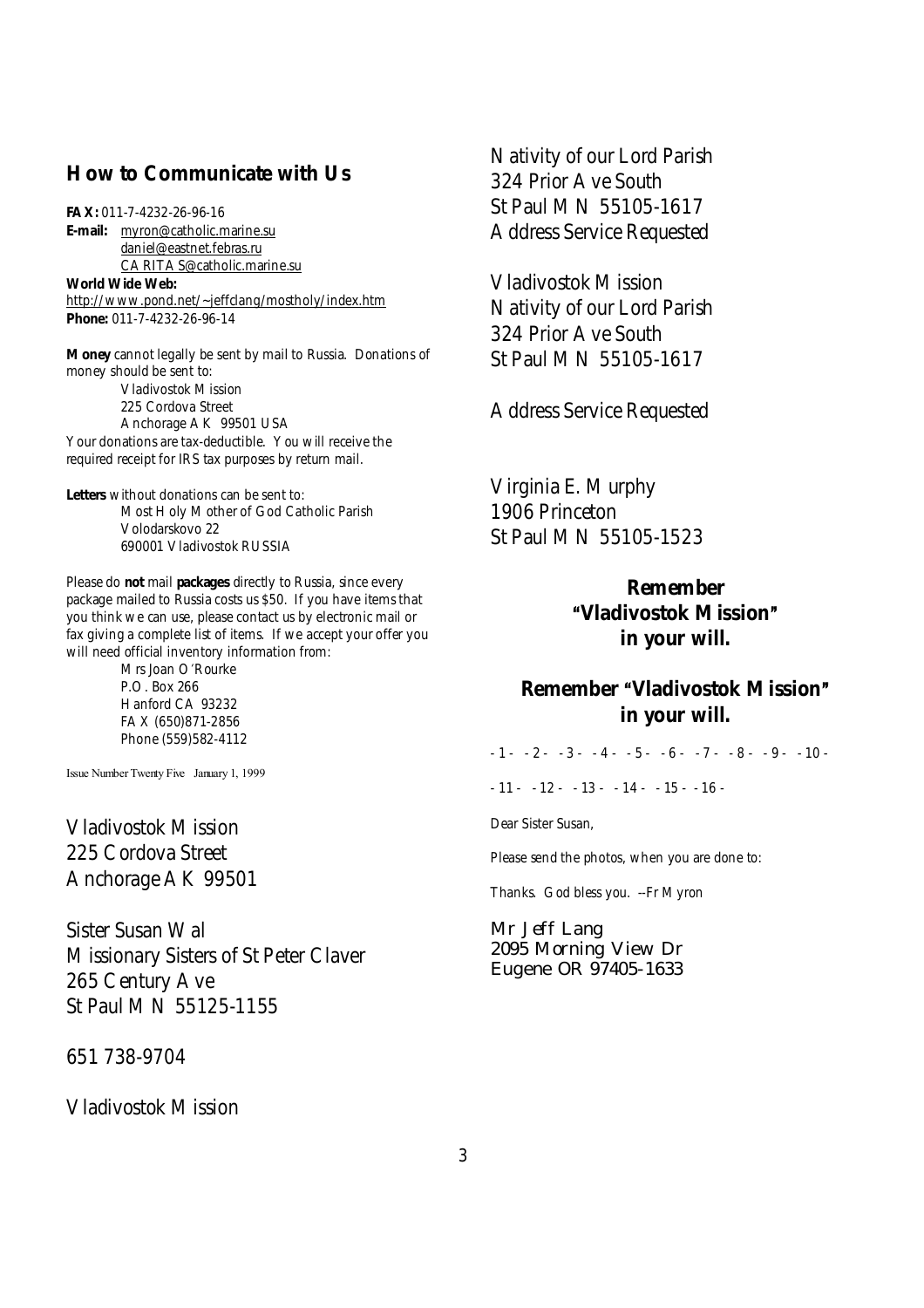# **First (Annual) Christmas Festival of Christian Choirs**

### *by Rev Daniel Maurer, C.J.D.*

 Christmas is a time for music. In Christian countries Christmas music is the most beloved of all musical categories. Who could even imagine celebrating the birth of our Savior without the traditional carols that we all know by heart and that we love to hear and to sing repeatedly? It is not difficult, then, to understand the great inadequacy in the celebration of Christmas in Russia immediately following the return of religious freedom in the early 1990's. Nobody knew any Christmas songs!

 Before the Communist Revolution of 1917 Russian culture was one of the most Christianized cultures in the world. Every holiday, every celebration, every special occasion in life was connected in some direct way to the deeply abiding Christian faith of the Russian people. Over the course of the next four generations the Communists' total war against religion destroyed completely that cultural link between faith and life. In the largest county in the world, spanning 11 time zones, and at the cost of millions of lives, Christianity was forcibly relegated to a handful of almost empty churches where it was presided over by surly government agents dressed in priests' clothing, whose job it was to ensure that religion would have no appeal to the next generation growing up in the brave new world of socialist realism.

 Then all of a sudden the prison walls came tumbling down and most Russians were surprised to find out that religion was more than the slightly-silly, pass $\square$  superstition that their Communist guards had been ranting against for almost a century. They learned that vast billions of people around the formerly-walled-off world believe in God, and that each year two billion of them actually celebrate His birth as a human being in Bethlehem of Judea almost two thousand years ago. From 1990 to about 1996 many thousands of Russians went to church for the first time (and perhaps the last) in their lives to get baptized. The still surly, now-"ex"- government agents gladly accepted their money to perform the ceremony.

 It is easy to pour water over the heads of the spiritually bereft. It is much harder to instruct them in the beliefs of their newly re-found faith and to relate the mysteries of that faith to their life experiences. That requires hard work, patience, tact, cultural sensitivity, language skills, and the ability to continue, undiscouraged, through many trials and disappointments.

 One measure of the very slow but discernible comeback of deeply held Christian faith in Russia is the annual celebration of Christmas and the music that accompanies it. In preparation for our first Christmas in Vladivostok (1992) we were able to

find only two Christmas carols to teach our people: "Adeste Fideles" in Latin and "Silent Night" in an awkward Russian translation. (Since then we have found a much better translation of "Silent Night".) These two Christmas carols are still the uncontested favorites of our parishioners, such is the force of tradition, even a tradition of only a few years since that is all the tradition that Russian Catholics have now.

 After that modest beginning our Catholic parish has made further musical progress each Christmas. Last year (Christmas 1997) our choir was able to provide a pre-Mass musical program of international Christmas carols in 7 languages. A few days later they sang the same carols to a standing-roomonly crowd at our annual Christmas concert in the church.

 In these same seven years other Christian communities have been making similar progress. In Vladivostok, a city of one million people, there are now over 12 different Christian denominations officially registered with the governmental Department of Religious Affairs. Most religious affiliations, like the Catholics and Lutherans, have only one parish, but the Russian Orthodox now have four parishes, and independent evangelical "house churches" may number as many as seven or eight.

 With the slow but steady growth in the weekly practice of Christianity among the various Christian denominations in Vladivostok, the time seemed right for the first general ecumenical festival of Christian music. What better feast to organize it around that Christmas? But who would do the organizing, and who would be the host? Based on local religious conditions the logical answer to these questions clearly was the Catholics. The local Russian Orthodox diocesan bishop has repeatedly spoken out against ecumenical cooperation of any kind. The four Orthodox church buildings in the city are very small, even cramped. They have no chairs, no organ and no tradition of allowing non-liturgical events to take place inside. On the other hand the Catholics are, after all, the universal Church, and in Vladivostok we have the largest church building, comfortable theater seats and the only organ in the entire Russian Far East.

 Although our building is the largest, it is not what one could call large. Its seating capacity is approximately 250. That fact required us to limit participation in the festival to the choirs of about seven parishes. Invitations were issued to the parishes which are most active-and most likely to attend. Because of the severe self-isolation of the Orthodox I expected that none of their choirs would attend, but two were invited anyway for overriding reasons: The Orthodox Church holds primacy of place in Russia. It would be a shame to organize the first general ecumenical event in our major Russian city and not invite the home team. Also Russian Orthodox chant is some of the most beautiful music this side of heaven. It would show a lack of hope on our part to exclude them from the invitation list and thereby miss the off-chance that they might decide to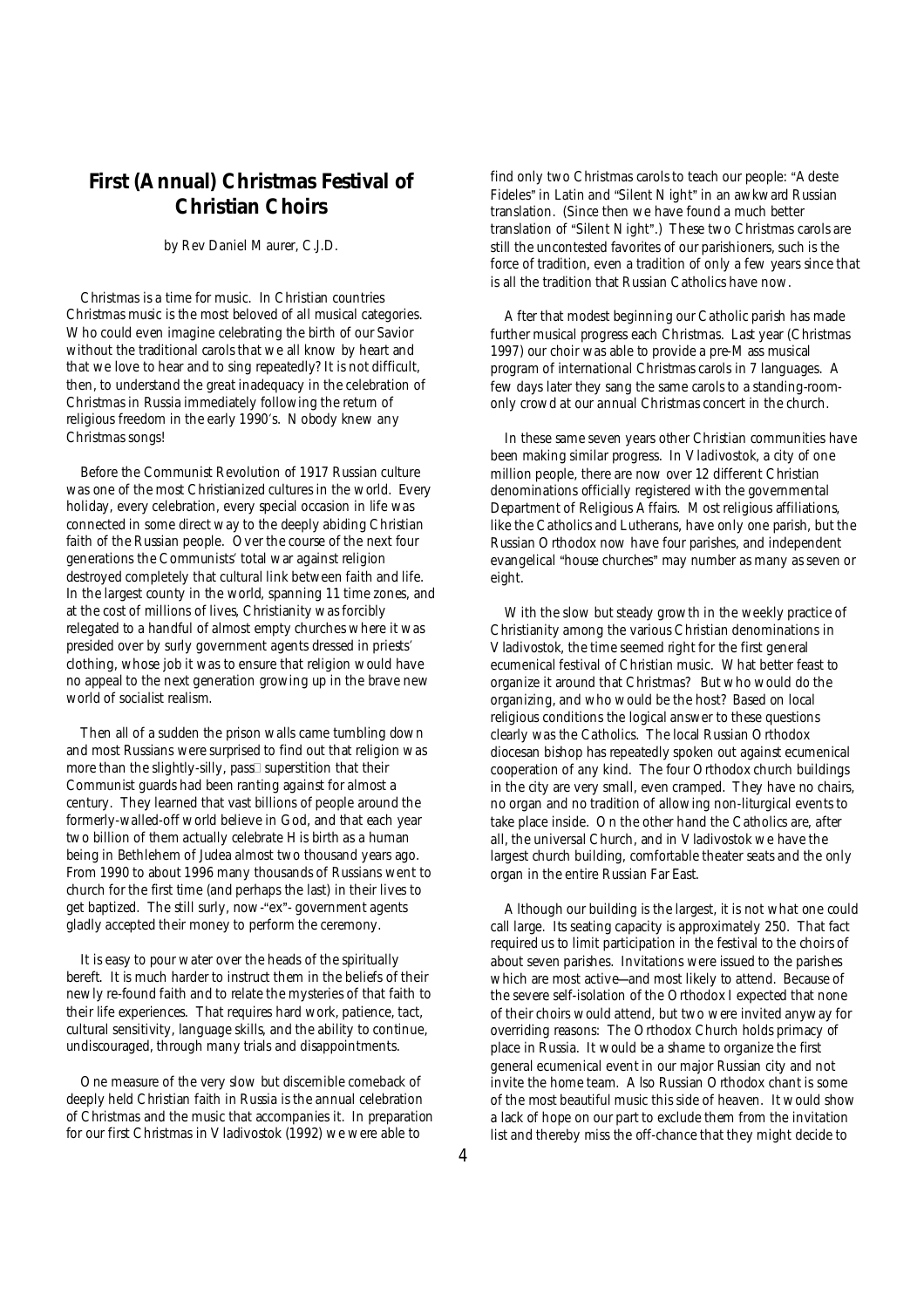grace us with their presence and their superb music.

 Because of our very busy holiday schedule the only possible date for the festival was Sunday, January 3, the Feast of the Epiphany for our parish, which, from our point of view, is a very fitting day for a music festival since our organ is named the "Epiphany Organ" in honor of the Coon Rapids, MN

 In addition to our parish choir, invitations went out to the Russian Orthodox, the Old Believers (an 18th century break-off from the Russian Orthodox), the Lutherans, the Methodists, the Baptists and the Seventh Day Adventists. To our surprise and delight, one Orthodox choir accepted the invitation with the blessing of their pastor. The Adventists, however, had a previous engagement and had to decline. Also declining with regrets was the newly-reorganized parish of Old Believers who, following the Julian calendar according to which December 25 falls on our January 7, were too busy preparing for their own celebration of Christmas.

During the last week before the festival two other groups were found to fill the gaps in the originally planned number of seven choirs: the Ukrainian Folk Choir and our Spanish Sisters of Charity of Saint Ann (who all sing and harmonize beautifully). For the festival program all choirs were asked to prepare three religious Christmas songs. A Russian version of "Jingle Bells" would not be allowed. In addition all choirs were given the sheet music to prepare for the grand finale of everyone singing together a Russian translation of George Frederick Handel's and Isaac Watts' "Joy to the World".

The instrumental accompanists of the choirs were invited to arrange for a schedule of practices on the large Epiphany Organ if they so desired. Only one took us up on the offer. Anna Shulga, piano accompanist of the Methodist choir came to our church for three pre-festival rehearsals which opened up to her a whole new world of sacred music accompaniment on a large organ. Now she is praying that her parish obtain an organ instead of the piano and tabletop keyboard that she currently uses. The Orthodox and the Lutherans sang without instrumental accompaniment, the Baptists and Evangelicals brought their synthesizers, and our sisters used a classical guitar with microphone amplification.

 Even though the planning and inviting was done on almost a moment's notice in the rush of the holiday season, the actual festival was one of the most pleasantly memorable experiences of this author's life. The church hall was beautifully decorated with the large crow from St Clement's Parish in Dearborn, Michigan; an extravagantly-lit 15-foot Christmas tree graced the sanctuary; pine boughs were hung on pillars, and red and gold garlands were draped between them and on the railing of the choir loft. The spirit of Christmas, peace and joy and brotherly love, was palpable to all who gathered for the festival. Without advertising except through word of mouth to members of the participating parishes, the seats were full. With the addition of a few portable chairs no one had to stand. parish of the Epiphany of Our Lord which donated it to us in 1995. It is also a good date for an ecumenical Christmas gathering since it is midway between the two dates on which Christmas is celebrated in Russia. Due to the discrepancy in calendars, the two dates are 13 days apart.

 The festival was a wonderful microcosm of renaissant Christianity in the former Soviet Union. With the exception of the Orthodox and the Sisters of St. Ann, none of the groups had more than six years of experience singing together. Yet the performance of each denominational choir was marked by characteristics typical of its particular Christian tradition. The Orthodox, dependent on profession singers from the Vladivostok classical music community, were sublime. The Catholics, as our name implies, were eclectic, singing in Latin, Russian, French and Spanish. The Lutherans sang complex polyphony in German and Russian. The Methodists, the largest choir with twenty members dressed in two-tone purple and lavender choir robes, sang rousing, sentimental pieces of popular appeal, just as one would expect from the descendants of John and Charles Wesley. The Ukrainian folk choir sang in the repetitive nasal chant typical of Ukrainian peasants. The combined Baptist/Evangelical group sang beautifully in the style of quiet, Christian rock ballads. Our sisters sang Spanish folk carols from the region of Aragon where their congregation was founded. To fill out the program and to feature the Epiphany Organ on the Feast of the Epiphany, our organist Marina Omelchenko played a mid-festival solo interlude consisting of a grandiose arrangement of the overture to Handel's "Water Music" with all the stops pulled out, and another, beautifully tranquil composition by Handel entitled "Peace Abiding". For the finale over 65 singers crowded into the choir loft, overflowing the risers, for a high-spirited rendition of "Raduysyah Mir", literally "Rejoice, World", better known in America as "Joy to the World". No one wanted it to end with the fourth and final verse. Though we had been gathered for almost two hours of Christmas music, everyone wanted the festival to continue. The spirit of Christmas had been incarnated in all of us again in a particularly poignant way which temporarily overcame our doctrinal and ecclesialogical differences.

 We fervently hope that this successful beginning of ecumenical activity among many groups of Christians can be continued in the months and years to come. We particularly hope, now that the local ice between the Apostolic Churches of Rome and Moscow has been broken in a public way, that the Catholics and Orthodox can find increasing fields of cooperation and even collaboration, not just in music, but in more substantial aspects of our universal Christian mission to bring the light of Christ to a world darkened by sin and suffering.

 Meanwhile we hope that we have begun an ongoing tradition and that from now on the Christmas Festival of Christian Choirs will be an annual event in Vladivostok on a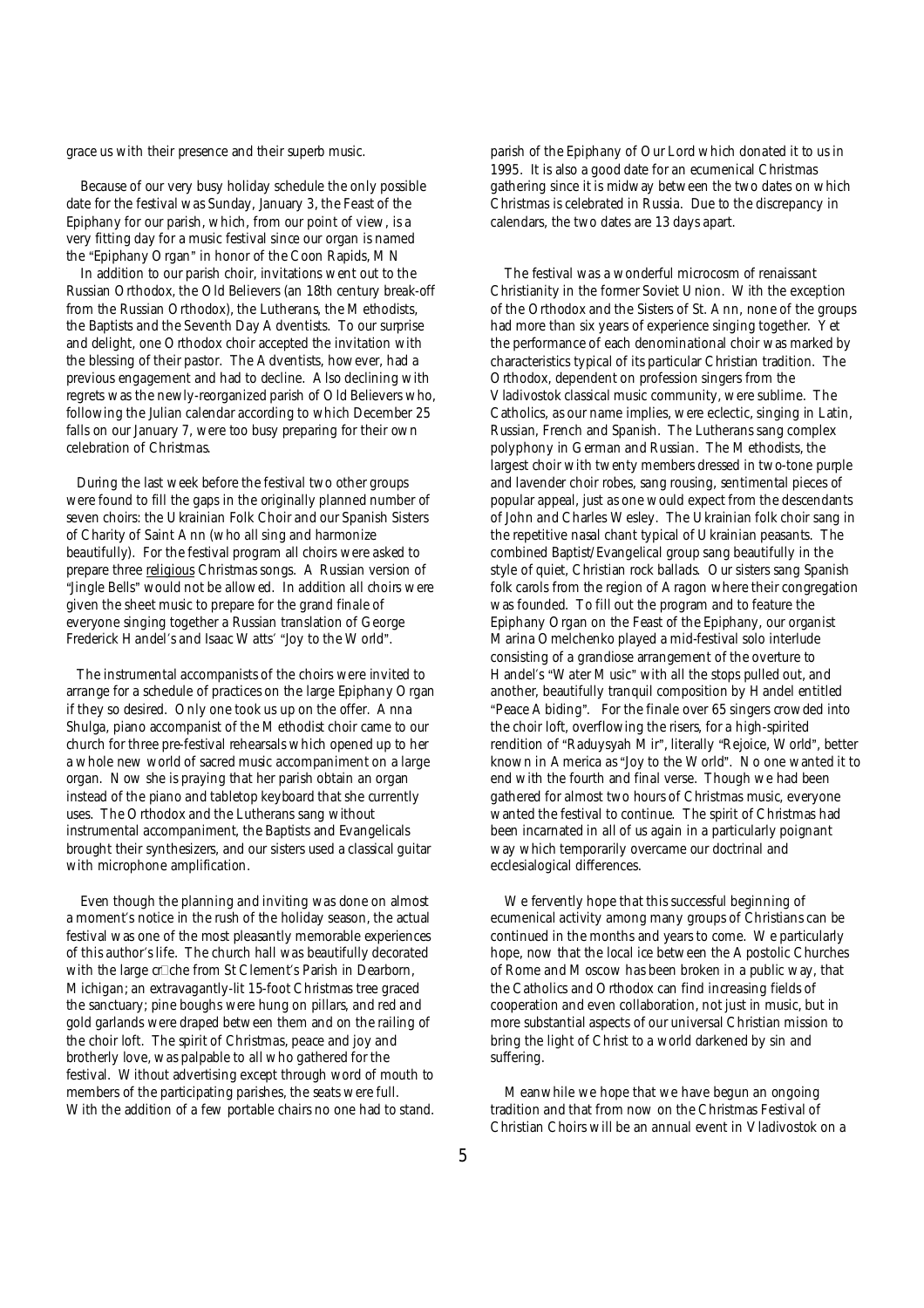Sunday between the two dates of Christmas. A yearly ecumenical Christmas Festival will be a great gift to the Christians and to all the citizens of Vladivostok because, as any Christian in Vladivostok can tell you, Russia needs all the Christmas it can get.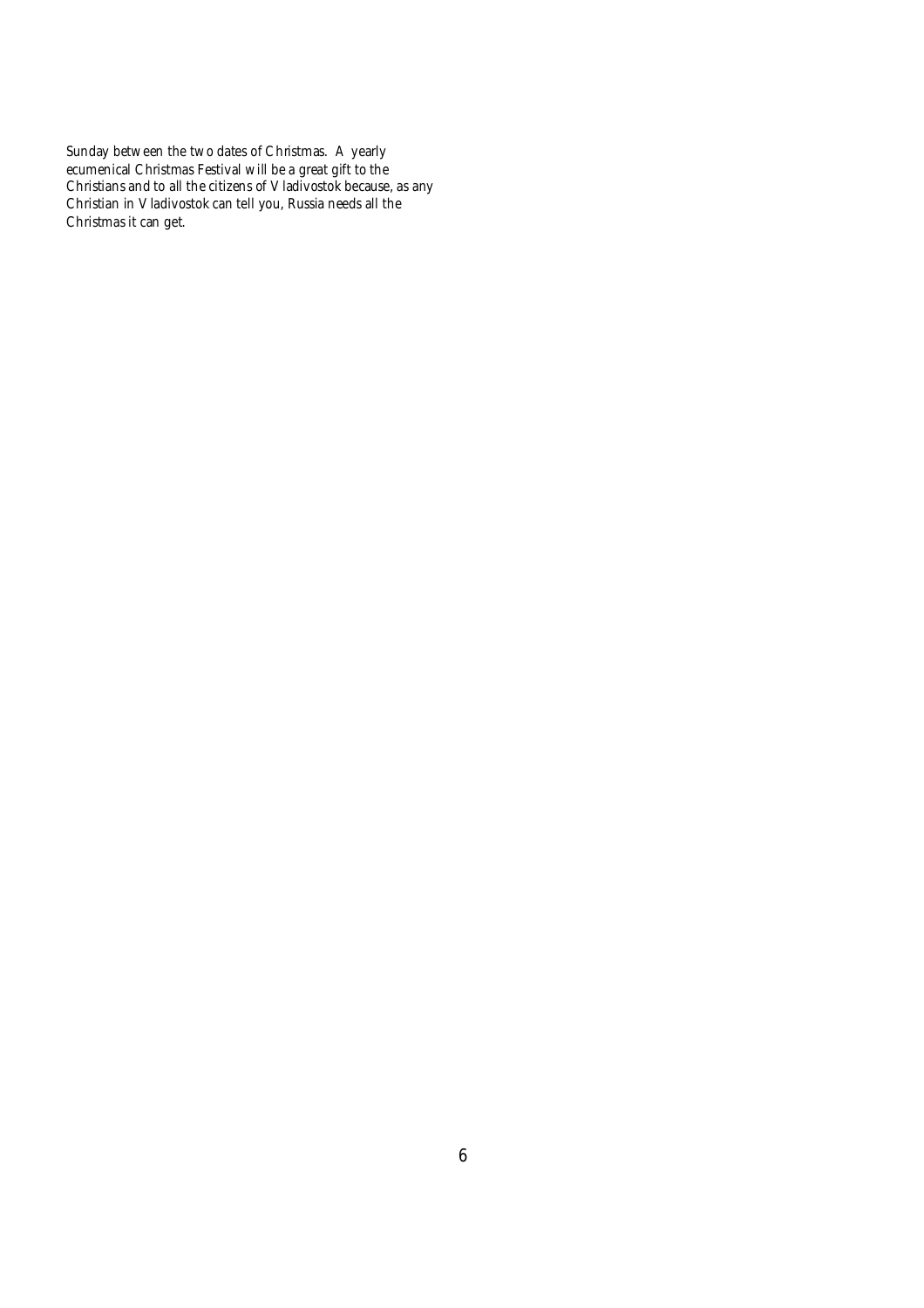News of our Benefactors

## **For Love of Russia**

#### *by Janet Clark*

Someone once told me that people thought perhaps that I might be a spy. That made me laugh a lot, because it makes my life sound much more exiting than it really is. As a single mother my life is very busy but quite ordinary, filled with work at Alaska Airlines and with work at my home and with driving between the two places which are an hour's drive apart. I spend the rest of my time being concerned about my son because I would like to spend more time with him. So you see I have no time left to lead the adventurous life of a spy.

With a great surprise to me my recent plans had to be changed quite suddenly. My employer, Alaska Airlines, announced about two weeks before our departure that they would no longer fly to Russia after 06 October due to economic problems. Because I work for the airlines I am able to fly for very little money when I fly on Alaska Airlines. They also allowed me to transport more baggage than other passengers with no extra charges. So this is why I was able to ship the goods I collect for the children's hospital and children's orphanages in Russia. But that still does not eliminate the problem of paying Russian Customs. I do not know any official in Russian Customs who would allow me to bring more goods in for the children. So that is why it is necessary to bring additional people with me--I advise each person that I will take them to Vladivostok with me if they bring goods for the children in their baggage.

Because I collected more money than I usually do and a lot of goods like medicine and school supplies and children's winter coats and sweaters I knew I must hurry and change my plans so I could deliver all of this where it was intended to go. But it meant hurrying to change the letters of invitation from Russia and the Russian visas. Also, some of the people could not change their vacations to go on a different week than what we had planned (me included). So...that meant the only time we could go was to depart on 03 October arriving 04 October, Sunday evening at 7:15 pm and then to depart with the same airplane the next day, 05 October, Monday morning at 9:15 am. This, of course, would be difficult for me since I would not be able to spend time with my friends in Vladivostok. But the most important reason to go was to deliver the goods to the children. Because people decide to share even more goods for the children at the last minute, I was very busy for the last few days prior to my departure. I try to pack everything very tightly so I can take as much as possible in every box.

My airplane was supposed to make stops in Anchorage, Magadan and Khabarovsk before landing in Vladivostok. Unfortunately, we had to make an additional stop in Anadyr for more fuel. The delay in Anadyr was costly in two ways: 1. we already had so few precious hours to accomplish our goals

in Vladivostok and this would only shorten the time 2. the previous pilot was requested to contribute money to the Anadyr airport treasury fund in order to gain permission to depart! But when they allowed the cigarette smokers to deplane, everyone got off the airplane and began taking photographs. I believe they were not very happy about that. Very soon they told all of us to go back into the airplane and they gave us fuel and we were moving down the runway at a rapid speed! The pilot did his best to make up the time, but we still arrived about 3-4 hours late into Vladivostok.

 Then the Russian Customs inspector wanted me to provide documentation to show prior approval to bring in humanitarian aid. Of course, you know...I had no papers!

 At that point I was so tired (I had only 1 hour of sleep prior to leaving my own home in Olympia, WA) I had great difficulty thinking of what my own name was! I had to ask for help to remember how to convert pounds to kilos so I could make sure I told him the legally correct amount of the goods...not going over the amount where we could be charged, of course. But thanks to a great friend of mine who continued to patiently speak to the Customs official, the tired government employee relented (I am sure his back and his feet hurt and he was not getting paid anything extra for staying late)and he allowed us to continue. Not only did we not have to weigh our bags, we did not have to pay any duty! And I know we exceeded 2,000 pounds of goods between all of us! Yes, God does answer prayers!

We loaded all of our goods onto a bus only to find there was not enough room for about 6 of us. There were 18 of us in all. Thankfully, others also came to meet us at the airport with a car. That took care of three of us. Now only three to go. I found a taxi driver and questioned him about the fare. He gifted me with the rate of \$50 which would not be so bad in some cities for a 45 minute ride for 3 people. When I let him know that I was completely shocked, he counter-offered a rate of \$14 and I quickly agreed. The most rapid exchange of bargaining for either of us I will bet!

 We delivered boxes of medical supplies to the Children's Hospital...even a heart defibulator and a lot of antibiotics which a good doctor here in Olympia, Dr Dickason, donated. One of our group quickly spent time with a child who was most seriously ill while the others unloaded the boxes. With no extra time to spare we quickly left.

 Next we hoped to stop at the Nostalgia Gift Shop and Cafe so the group could purchase souvenirs and look at their art gallery. Earlier we had arranged with them about opening up for us after closing hours. But when it appeared that we were so late that we would not be coming they must have given up on us. We tried to rouse them from their sleep--no success.

 After leaving there I tried to point out the main square and the main department store, GUM, as we passed by them in